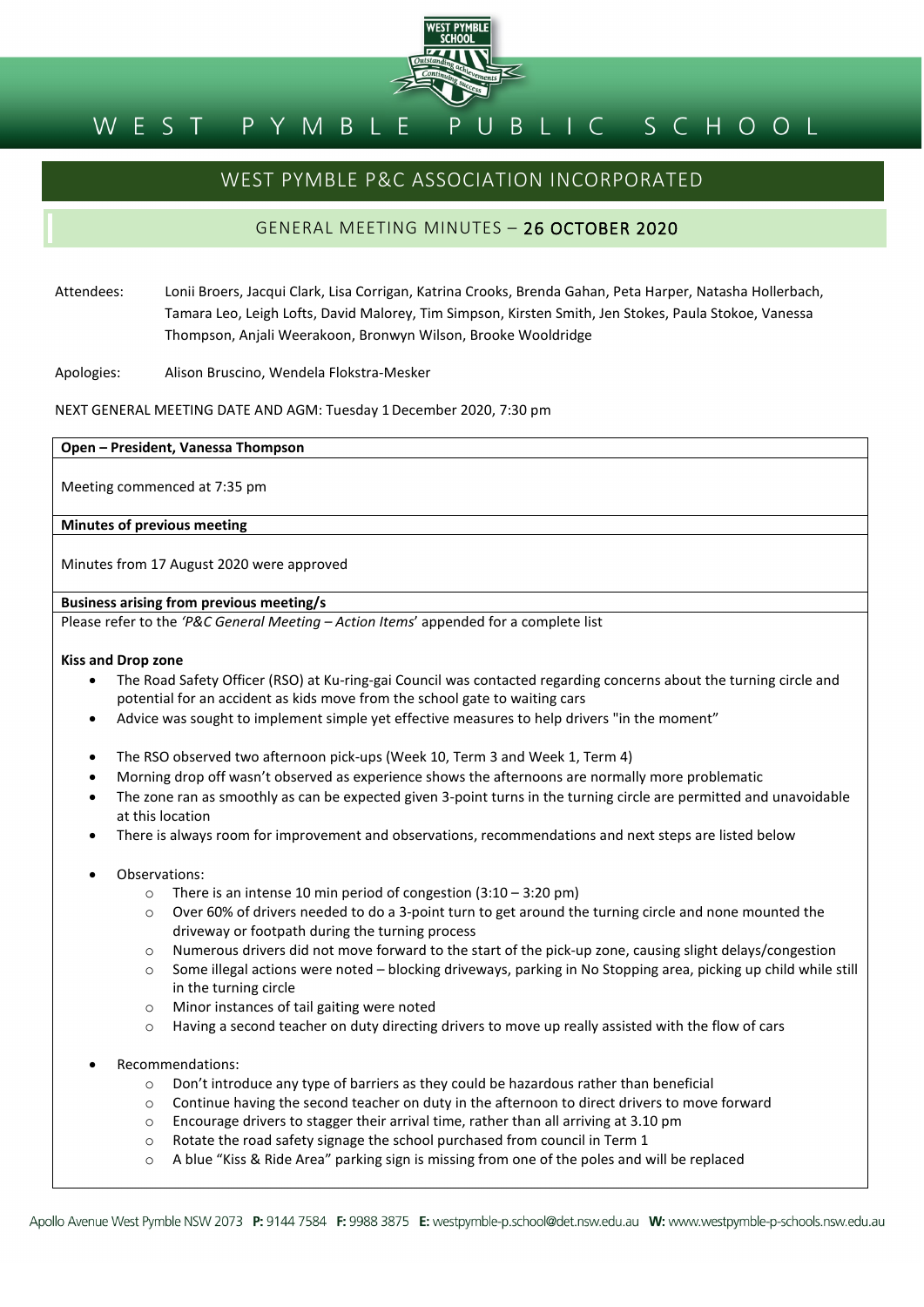#### • Next steps:

- $\circ$  Council is investigating some options for road markings to help make the turning area more user friendly
- o The school/P&C could create some easy to read instructions to be attached to the school fence
- o Aim to implement improvements for the start of the 2021 school year
- o Provide RSO with feedback from this meeting:
	- The school is supportive of sensible measures to improve the zone
	- Some drivers arriving after the congested period do not slow down enough which could have serious consequences for pedestrians crossing roads
	- Although drivers can get out of cars (3 m rule) during the 2 min drop off/pick up window it would be preferable that they remain in their cars given the limited space on Apollo Ave

#### **Tea & Tissues 2021**

- As this is an offsite event it may be able to proceed if NSW COVID-19 restrictions are eased further
- The number of people allowed to congregate in one household will determine if the event can go ahead

#### **BYO cutlery for canteen orders**

- Due to COVID-19 this initiative remains on hold for Term 4
- The message will be conveyed to teachers to ensure there is no confusion for students ordering from the canteen

## **P&C shipping container**

- A replacement shipping container is proving difficult and costly to arrange
- A storage shed like the new OOSC shed would fit all the P&C supplies and look aesthetically pleasing
- Thank you to the OOSC team for providing details of their shed to assist with P&C research
- The P&C committee propose to decommission the shipping container and purchase a shed to be potentially located near the OOSC shed (close to hall where most events are held)
- Bronwyn agreed to the shed being installed on the school grounds (location to be finalised)
- Old and damaged school furniture currently stored in the shipping container is ready for disposal

**Motion** – Approval to purchase a storage shed (same model as OOSC) for \$5,279 including shipping, delivery, installation (including base)

**Vote** – The motion passed unanimously

## **Girls uniform update**

• Refer to *'Principal's report'*

| <b>Action Items</b> | <b>Responsible Person</b> | <b>Date</b> |
|---------------------|---------------------------|-------------|
|                     |                           |             |

#### **Principal's report – Bronwyn Wilson**

#### **OOSC**

- Congratulations to the OOSC team on being awarded the infrastructure grant
- The internal renovations and new storage shed look fantastic

#### **Tim Simpson**

- Tim has been relieving Principal for the past 1.5 weeks
- Thank you for all your hard work

#### **Kindergarten orientation**

- Orientation sessions will go ahead in Week 5, 6 and 7 this term
- The format of the sessions will be different this year to comply with Department COVIDSafe measures
- Parents won't be allowed onsite, instead the current Kindergarten teachers will meet the children at the gate and bring them in
- Any outstanding paperwork can be submitted at the gate and questions emailed to the office
- Parent information sessions will be pre-recorded and made available to watch online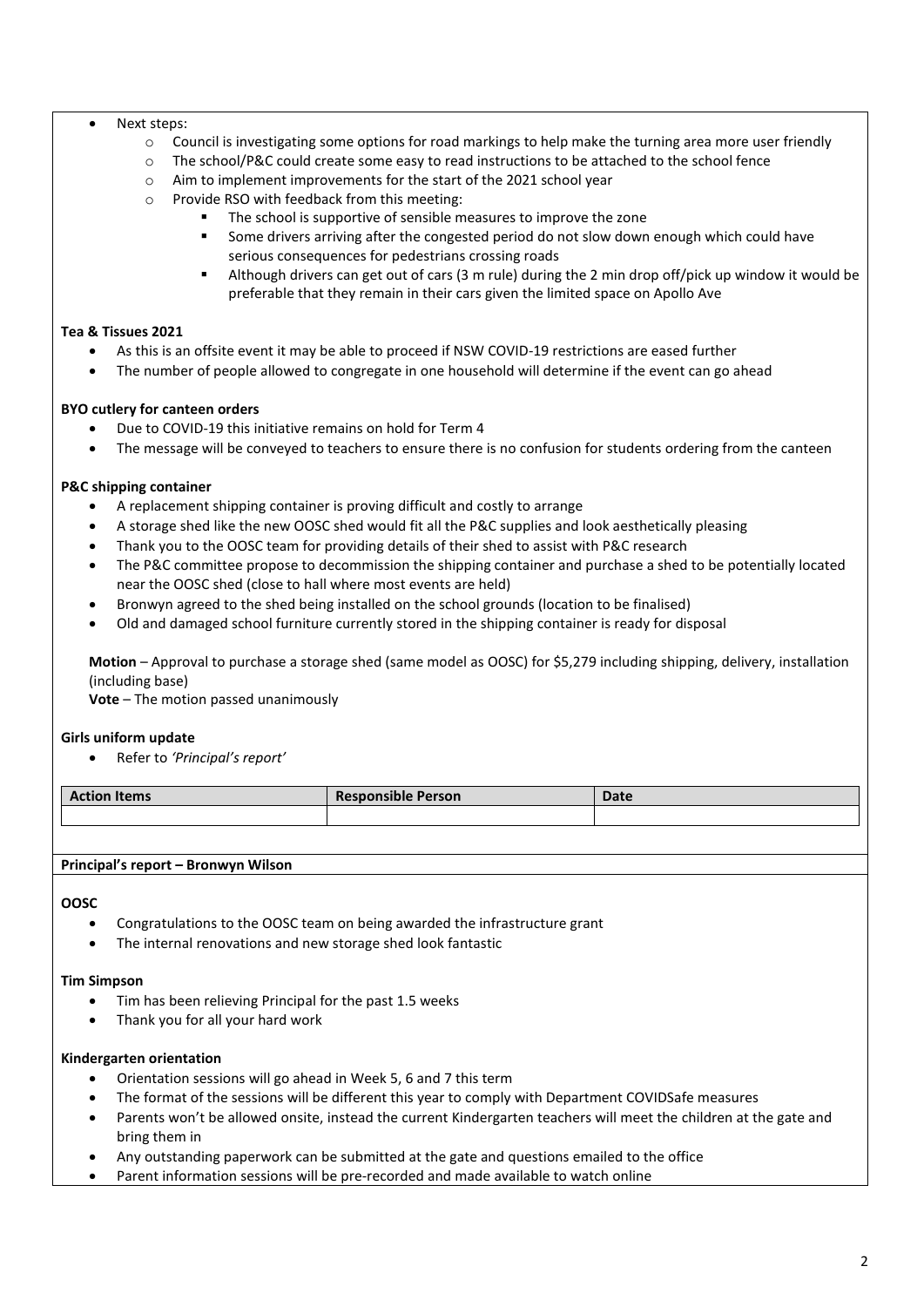- Uniform purchasing opportunities need to be considered as this normally takes place in Session 2
- Natasha has taken uniform samples to all the main feeder preschools to show families
- New uniforms can be ordered online, collection needs to be considered
- Vanessa will discuss options with Bronwyn to work out arrangements for access to pre-loved uniforms
- A suggestion to utilise the school oval for social distancing at Kindergarten pick up and drop off times will be considered by the school
- Gordon West PS has been using this method with their new students this year
- Having parents onsite will require 'external visitor forms' to be completed each time

#### **'Tell Them From Me' survey**

- The survey has now closed and results are being compiled
- Results will be published in the annual school report and shared in the school newsletter
- The response rate was:
	- o Student survey 92.31%
	- o Staff survey 62.5%
	- o Parent survey 13.14%
- The response to the parent survey was disappointing given the notifications sent via various communication platforms
- Last year saw a particularly high response rate thanks to a wet weather Spring Showcase and options to complete the survey in the library
- The results provide the school with valuable information on how they have been performing and aid future planning
- A suggestion to provide a comments box in the parent survey will be passed to the Department of Education to consider for next year's survey
- A comments box would give the opportunity to provide additional information from a parent perspective that may not have been captured in the set survey questions
- A suggestion to increase parent response rates by improving the notifications should be considered by the school for next year
- If SZapp and newsletter reminder messages include a hyperlink directing parents to the survey page <http://nsw.tellthemfromme.com/wpps> they may action the request immediately rather than searching for an old message with a link or QR code
- QR codes provided in a pdf document on a phone can't be scanned by the same phone so a clickable link is necessary to capture "in the moment" responses

## **School development days**

- In 2021 the school developments days will change
- Instead of 2 days at the end of Term 4 there will be two days at the beginning of Term 1  $\circ$  Term 1 – 2 days (start), Term 2 – 1 day (start), Term 3 – 1 day (start), Term 4 – 1 day (end)

#### **Girls uniform**

- Girls summer uniform options have been ordered and will be with the school soon
- A green skort and short sleeve shirt, similar in style to the senior girls' blouse will be available as an alternative to the current summer uniform
- The winter pants sample still needs fine tuning and should be available for the next P&C meeting
- The cost will be approx. \$20 for summer and winter options
- The supplier will be Excel Uniforms as that is the current supplier of all the WPPS uniforms
- Changing suppliers may create legal issue with contracts in place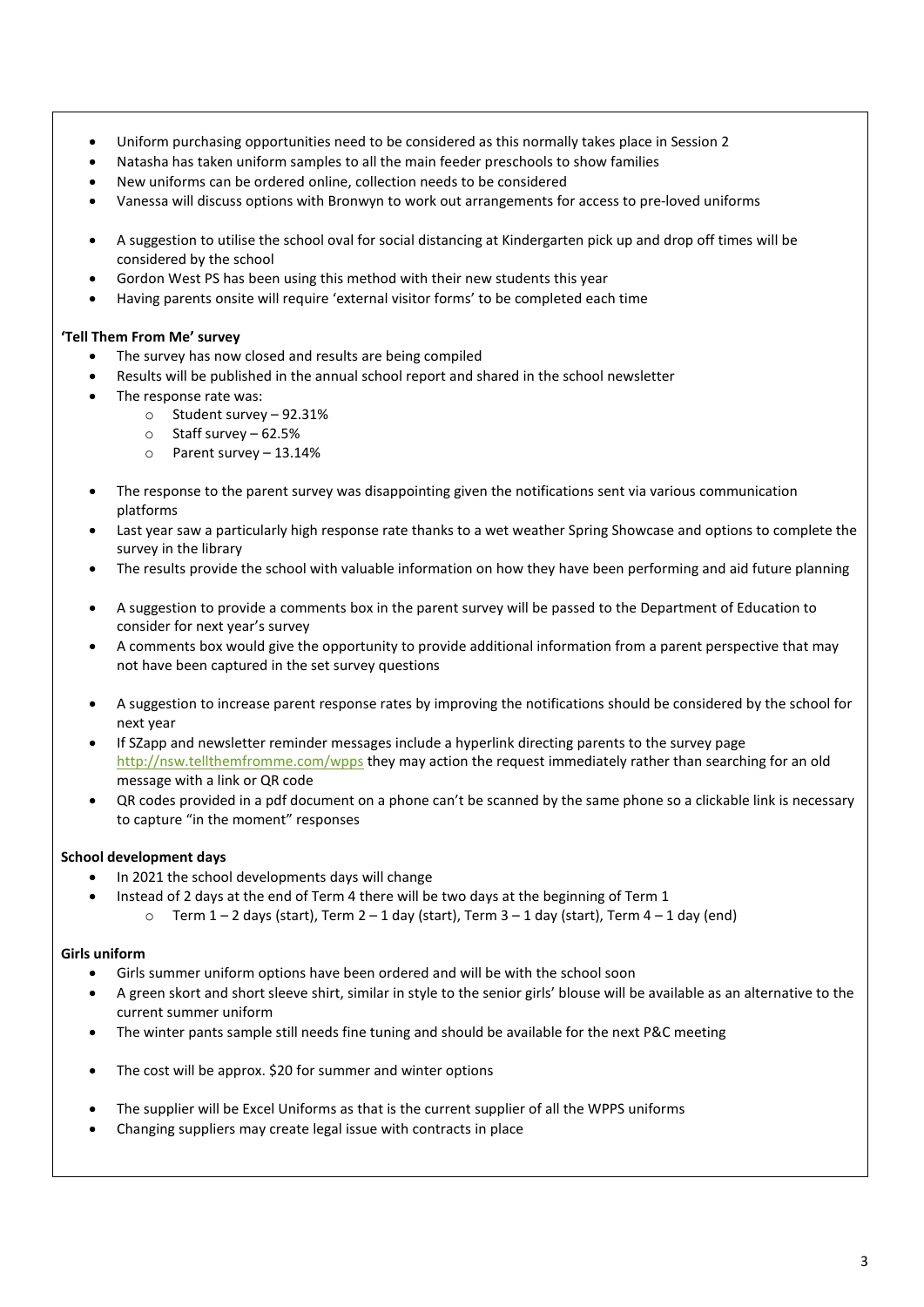#### **COVID-19 update**

- The latest Departmental guidelines continue to be shared with the school community
- In Term 4 some activities have been able to resume:
	- $\circ$  Literacy group helpers by invitation from the teacher  $\circ$  Stage 3 camp
		- Stage 3 camp
		- o Year 6 graduation modified
		- o Presentation day modified
		- o PSSA
		- o Kindergarten excursion
- All visitors to the school must complete the external visitor form at the office
- A suggestion to implement QR code as an alternative to a paper form will be investigated by the school

#### **Playground upgrade**

- The necessary paperwork for the next playground upgrade has been submitted to Alister Henskens office and the Department
- Refer to *'Grant committee report'* for more detail

#### **Stage 3 camp**

- The camp for Year 5 and 6 students has been postponed since Term 1 and will go ahead in Week 8
- The only available date clashes with the Turramurra High School orientation day
- Only a couple of students have chosen not to attend the camp due to the clash

#### **Colour run**

- The fundraising total so far is over \$18,000 which is a fantastic result
- This one school event is the culmination of all the fundraising the school does thought the year for various charities

#### **Year 2 swimming program**

- This is a Department led water safety initiative that had been cancelled this year due to COVID-19
- There has been some communication that the course may be expanded next year to include Year 3 students
- More information will be provided once the school receives it from the Department

| <b>Action Items</b>                                                                               | <b>Responsible Person</b>        | <b>Date</b> |
|---------------------------------------------------------------------------------------------------|----------------------------------|-------------|
| Explore options for new and pre-loved<br>uniform sales at Taste of Kinder<br>Orientation sessions | Bronwyn Wilson/ Vanessa Thompson | ASAP        |
| Investigate QR code sign in option for<br>external visitors to school                             | Tim Simpson                      | Term 4      |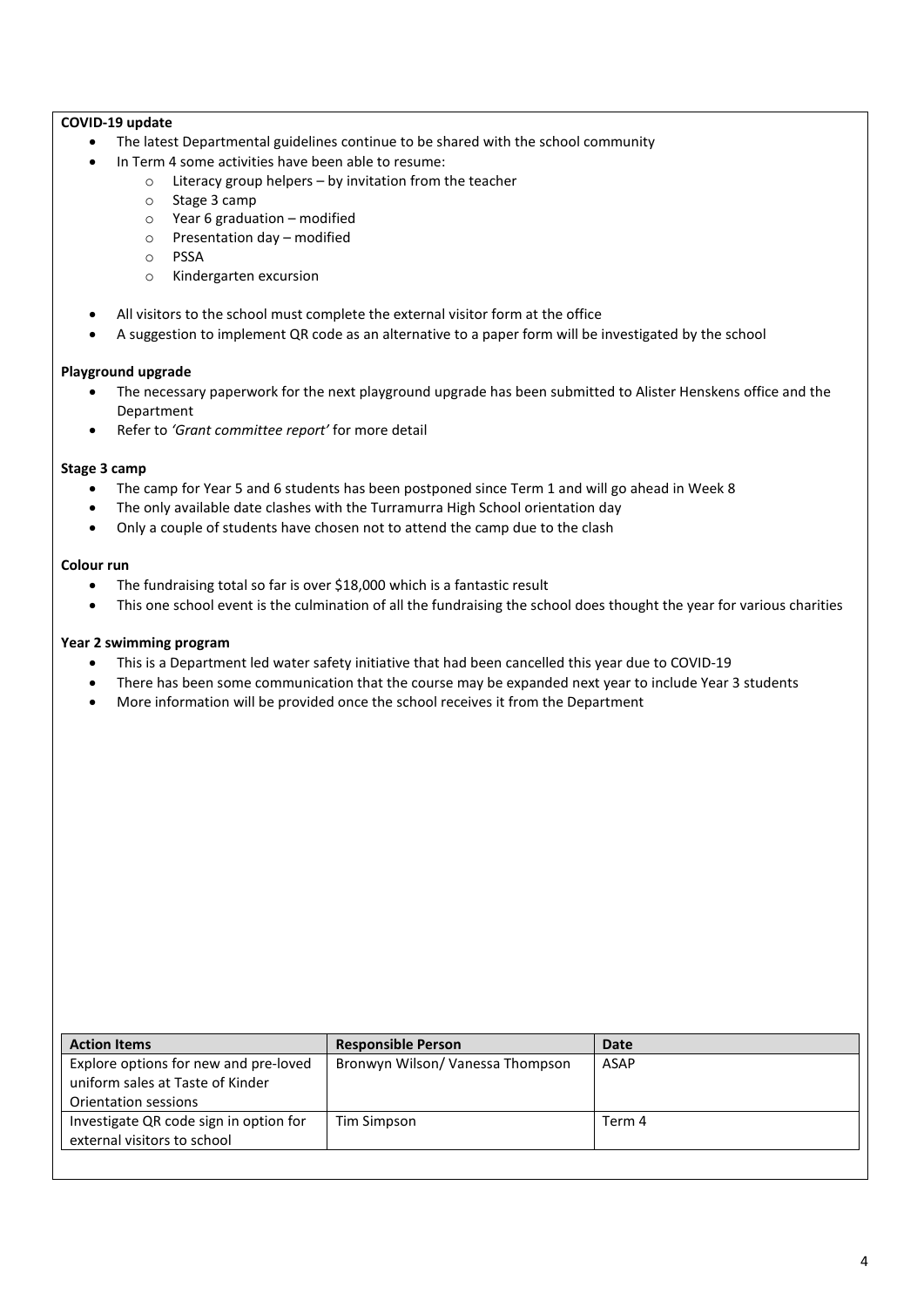**Treasurer's report – Jen Stokes**

# **West Pymble P&C Association Inc.**

**Treasurer's Report**

as of 26 October 2020

#### **Bank Accounts - Balances and Movements on Accounts**

The current cash balance is \$206,549.52, an increase from the previous P&C Meeting. The balance is made up of the following:

| <b>Accounts:</b>                   | 14 June      | 17 August    | 26 October   |
|------------------------------------|--------------|--------------|--------------|
|                                    |              |              |              |
| <b>P&amp;C Transaction Account</b> | \$52,027.87  | \$63,816.71  | \$43,786.49  |
| <b>P&amp;C Investment Account</b>  | \$44,838.44  | \$44,842.30  | \$44,846.04  |
| P&C Building Fund Account          | \$13,482.00  | \$24,983.88  | \$51,467.96  |
| P&C funds held by WPPS             | \$13,002.50  | \$1,978.00   | \$2,593.00   |
| Canteen Account                    | \$4,837.46   | \$5,107.53   | \$12,624.81  |
| Canteen cash draw                  | \$50.00      | \$50.00      | \$50.00      |
| <b>Band Transaction Account</b>    | \$27,814.58  | \$27,819.37  | \$23,573.80  |
| <b>Band Investment Account</b>     | \$27,602.75  | \$27,605.12  | \$27,607.42  |
|                                    |              |              |              |
| <b>Total</b>                       | \$183,655.60 | \$196.202.91 | \$206,549.52 |

#### **Band Accounts**

Refunds have started being issued to parents due to the COVID-19 shut down. These have been decided upon by the Band Committee. Some band fees have continued to be received. All invoices have been paid.

#### **Canteen Accounts**

The canteen account is sitting in an excellent financial position. A decision to stop JobKeeper payments at the end of August was agreed upon as the Canteen was making enough to cover expenses. We regularly assessed our financial position and eligibility should there to be another shutdown. All invoices/payments are paid and up to date.

Due to COVID-19, the government has issued a Cash Boost Bonus for small businesses. We have received a credit of \$20,000 over the last 3 quarters. The account balance is \$17,667.03. This amount is being held by the ATO and will be used to pay down the Canteen tax bill each quarter.

#### **P&C Transaction Account**

All cheques have been cleared since the last meeting. We have received \$26,482.00 from the 2019 Community Building Partnership grant which is being held in the Building Fund.

#### **Fundraising**

Spell-a-thon – this event was a success. An amazing \$18,634.25 was raised. Second hand uniform stall (Oct 17) - there was \$908.00 in sales made (less \$30.22 in PayPal fees). Green team – there has been no movement here as bottle drives are still not being run.

#### **Voluntary family contributions**

The current pledge money held by the school is \$2,593.00. We thank parents who have managed to contribute to this fund during this difficult time.

| <b>Action Items</b> | <b>Responsible Person</b> | <b>Date</b> |
|---------------------|---------------------------|-------------|
|                     |                           |             |
|                     |                           |             |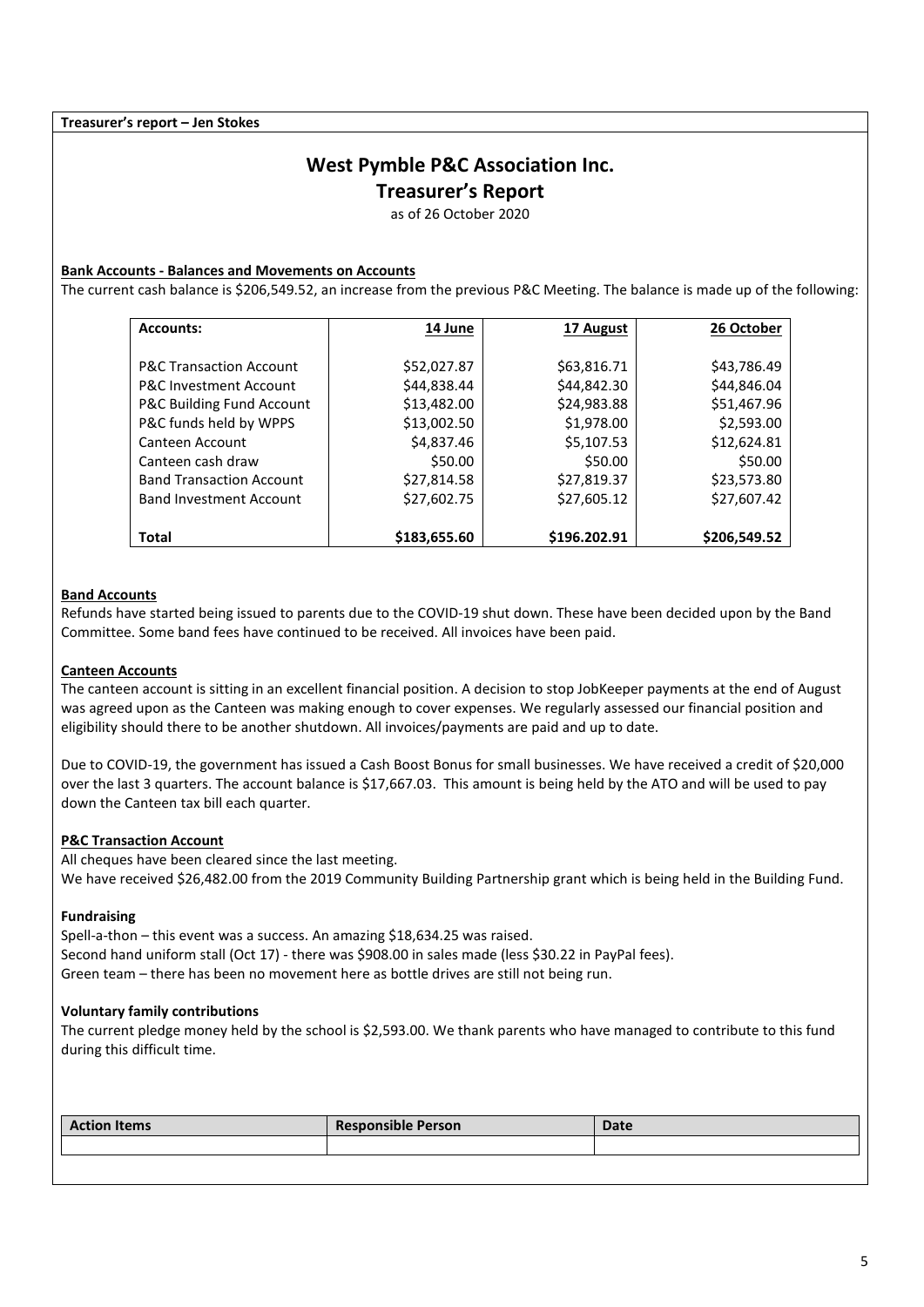#### **Band report – Katrina Crooks**

#### **Rehearsals and performances**

- Unfortunately, just as rehearsals had resumed in Term 3 new guidelines required that they stop again
- They have restarted in Week 2, Term 4 and hopefully there won't be any more disruption
- There won't be any live performances for the reminder of the year
- Matt from Key Music will talk to Bronwyn about the possibility of recording a video and finding opportunities to share it, e.g. presentation days

#### **Year 2 band try outs**

- Try outs for Year 2 students interested in joining the Training Band in Year 3 will go ahead in a modified form this term
- Matt from Key Music is proposing to come and talk to the students and show them the instruments to build some enthusiasm
- The students won't be able to try the instruments to see if they are suitable as they normally would, instead parents will be able to nominate which instruments their child is interested in
- In the new year, once rehearsals start adjustments can be made if an instrument is not the right fit for the student
- Enrolment will remain online through Key Music

#### **Instrument service**

- All the instruments will be sent for an annual service
- Arrangements need to be made with the school to collect instruments towards the end of term

#### **Fees**

- A revised fee structure has been worked out to recoup costs from the limited Term 1 and Term 3 rehearsals
- Key Music only charge for the time they have been onsite which has kept costs low
- Those families that paid the original fee will receive a refund and those that hadn't paid will now pay a reduced fee
- Term 4 fees will be charged separately

| <b>Ction Items</b> | <b>Responsible Person</b> | <b>Date</b> |
|--------------------|---------------------------|-------------|
|                    |                           |             |

## **Canteen report – Vanessa Thompson for Wendela Flokstra-Mesker**

#### **Opening times**

- The canteen will open on Thursdays and Fridays in Term 4
- Online orders and over the counter sales are available at both lunchtime and afternoon tea
- With an average of 150 lunch orders on a Friday there are now 3 volunteers preparing lunch orders and the canteen staff are very grateful for their help

#### **Menu**

- Breakfast is not available however Up & Go can now be ordered online or over the counter for lunch/afternoon tea
- Sushi can now also be ordered online for afternoon tea and is very popular
- The summer menu is now available and left-over winter items can still be ordered online until stock runs out, e.g. butter chicken and honey soy chicken
- The GREEN Meal Deal on Fridays includes sushi, a salad bag and juice
- A new pineapple flavour fruit snack cup is now available
- Fresh fruit salads are very popular, both at lunch time and at afternoon tea
- A new drink, Chill J Sparkling Fruit Juice is now available and is very popular
- There have been recent issues of students not receiving their ordered drink because other students have taken them
- The canteen requests the help of teachers to monitor the distribution of lunch orders to avoid this type of issue
- It was suggested that the online messaging around ordering for lunch and recess be checked and made clearer to avoid orders being placed in the wrong section on School24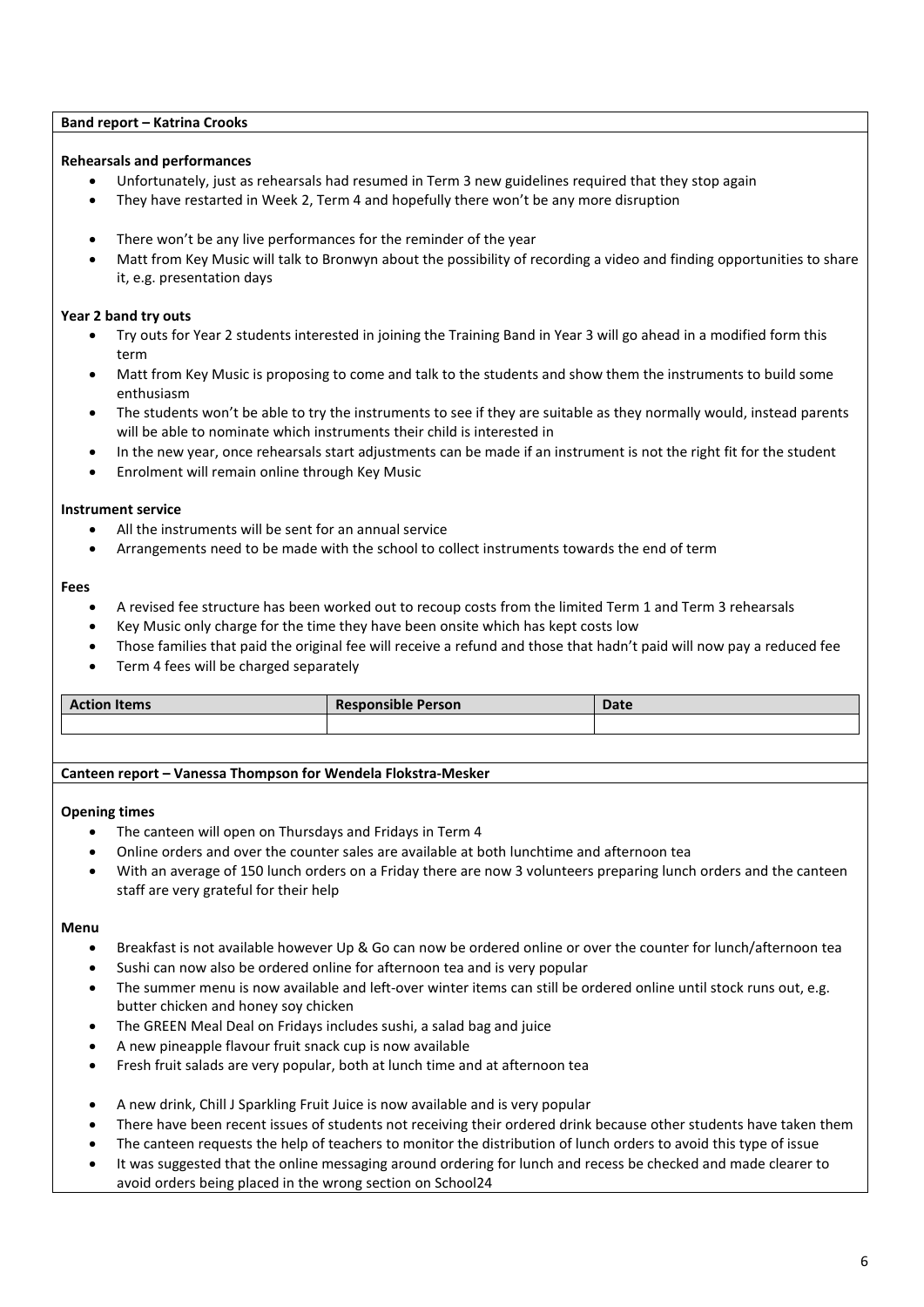| <b>Action Items</b>             | <b>Responsible Person</b> | Date        |
|---------------------------------|---------------------------|-------------|
| Request teachers to increase    | Bronwyn Wilson            | <b>ASAP</b> |
| supervision of canteen order    |                           |             |
| distribution in class           |                           |             |
| Check School24 messaging around | Wendela Flokstra-Mesker   | <b>ASAP</b> |
| lunch and recess ordering       |                           |             |

#### **OOSC report – Jacqui Clark**

#### **Review and assessment rating**

- The OOSC regulator in NSW, Early Childhood Education Directorate (ECED) carried out a review of the centre late in Term 3
- The OOSC team were very busy preparing for this review
- There were minimal findings and the preliminary feedback from ECED has been very positive
- The final results will be shared once received

#### **Enrolments**

- Enrolments for 2021 are open
- Having secured 100 places for afternoon sessions the OOSC team will be able to offer places to Kindergarten students next year
- The hall has been a great addition to the OOSC space in the afternoon and the school is happy for this arrangement to continue

#### **Infrastructure grant**

- Funds have been spent to upgrade all the equipment
- A new storage shed has been installed near the hall
- The OOSC office has also been refurbished

#### **Christmas party**

- There are tentative plans to hold a Christmas party in early December
- Due to COVID-19 the format will need to be different to previous years

| . . <b>. .</b> .<br>ction Items<br>. . | $\cdots$<br><b>Responsible Person</b> | <b>Date</b> |
|----------------------------------------|---------------------------------------|-------------|
|                                        |                                       |             |

#### **Fundraising report – Lisa Corrigan**

#### **Event summary**

- Spellathon Tuesday, 11 August 2020
	- $\circ$  Thank you to the community for supporting this fundraising event during such uncertain times
	- o A total \$18,634.25 was raised and the funds will go towards meeting our pledges this year
	- o Awards for the most money raised go to:
		- $\blacksquare$  K-2 pizza party class K/1E
		- $\blacksquare$  3-6 pizza party class 5/6Y
	- o Awards for the most correct words go to:
		- $\blacksquare$  K-2 giant teddy class KSB
		- 3-6 trophy class 3/4OH
- Pre-loved Uniform Stall Saturday, 17 October 2020
	- o The stall was able to go ahead in the first week of Term 4 with COVIDSafe practices in place
	- o A total \$908 was raised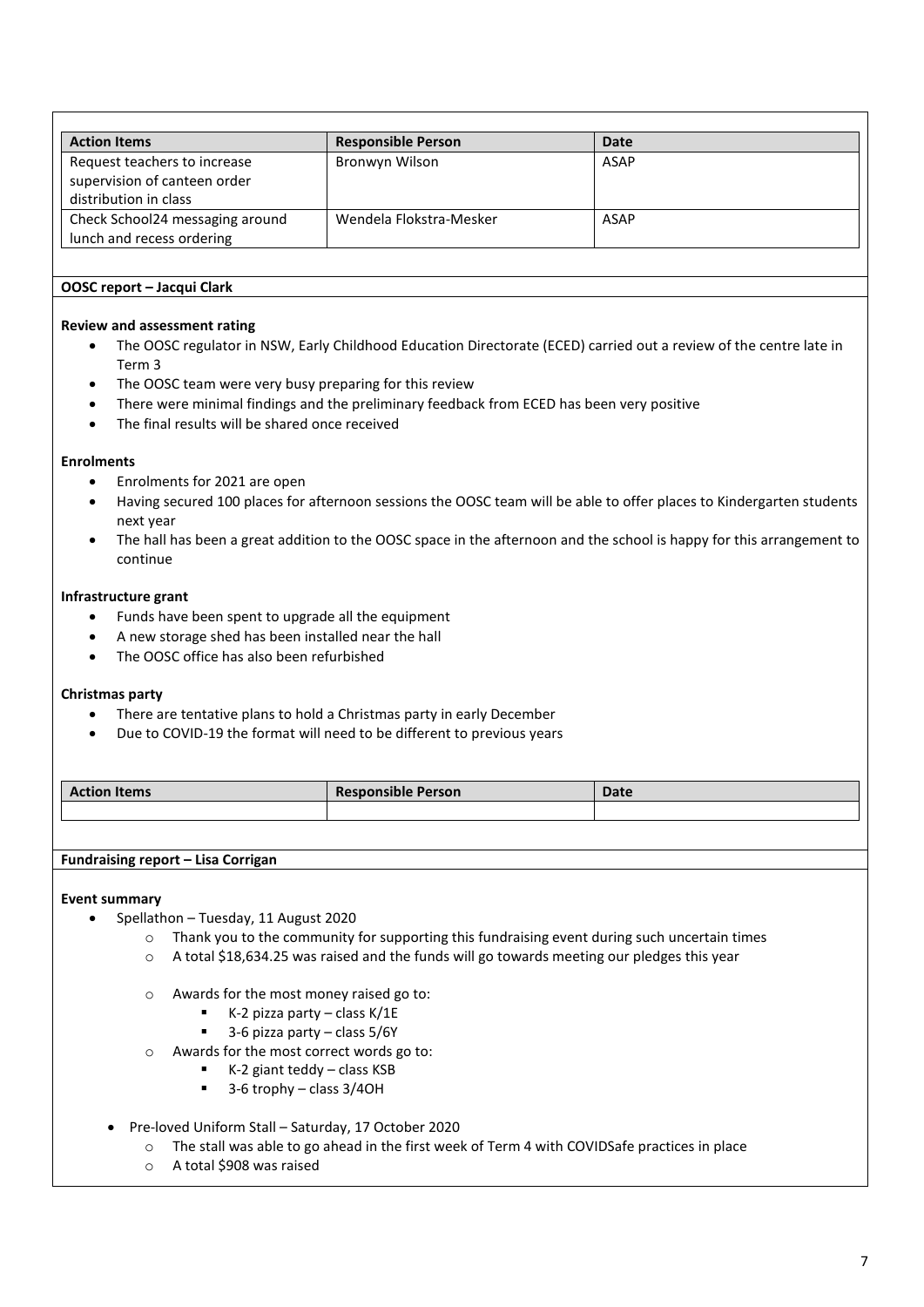#### **Upcoming events (COVID-19 dependant):**

- World Teachers' Day Friday, 30 October 2020
- Taste of Kinder (pre-loved uniform stall) Tuesday, 17 November 2020 (Session 2)

| <b>Action Items</b>                         | <b>Responsible Person</b> | Date |
|---------------------------------------------|---------------------------|------|
|                                             |                           |      |
|                                             |                           |      |
|                                             |                           |      |
| Grant committee report – Natasha Hollerbach |                           |      |

#### **Community Building Partnership 2019**

- \$26,482 has now been received by the P&C
- Money needs to be transferred to the school and scheduling of works can commence with Urban Landscapes
- The surrounds of the Kindergarten play equipment will be upgraded in this round of works
- The upgrade is not lengthy but will be dependent on the availability of the landscapers
- Maddy's Garden is on hold until the Vegetable Garden irrigation work is complete
- The 3-6 play equipment is not due for an upgrade, it was repaired a couple of years ago

| <b>Action Items</b>                 | <b>Responsible Person</b> | <b>Date</b> |
|-------------------------------------|---------------------------|-------------|
| Arrange transfer of grants funds to | Jen Stokes                | ASAP        |
| school account                      |                           |             |

#### **Year 6 graduation funding – Lonii Broers**

- Traditionally Year 5 pay for, organise, and run the Year 6 graduation night
- Year 6 students fundraise throughout the year to organise a farewell gift to the school
- This year due to COVID-19 circumstances are different so Year 5 won't be attending the graduation night and the coordination and funding falls to Year 6
- Year 6 families are contributing to the graduation dinner and this term Year 6 students can do limited fundraising for a farewell gift
- There will still be a shortfall to cover costs for the graduation night
- The Year 6 graduation committee request financial support from the P&C this year given the unusual circumstances
- A similar request was put forward last year and was declined because there were opportunities to fundraise

**Motion** – Approval for the P&C to donate \$500 to assist with the Year 6 graduation night funding **Vote** – The motion passed unanimously

- Given this year is breaking from a long-standing tradition of Year 5 involvement questions need to be raised with current Year 5 families about next year
- Will this year be an anomaly or the new way going forward?
- It was noted that in a small school such as WPPS costs are kept low by using the school hall as a venue
- Offsite venues are no longer used due to supervision issues

| <b>Action Items</b> | <b>Responsible Person</b> | <b>Date</b> |
|---------------------|---------------------------|-------------|
|                     |                           |             |
|                     |                           |             |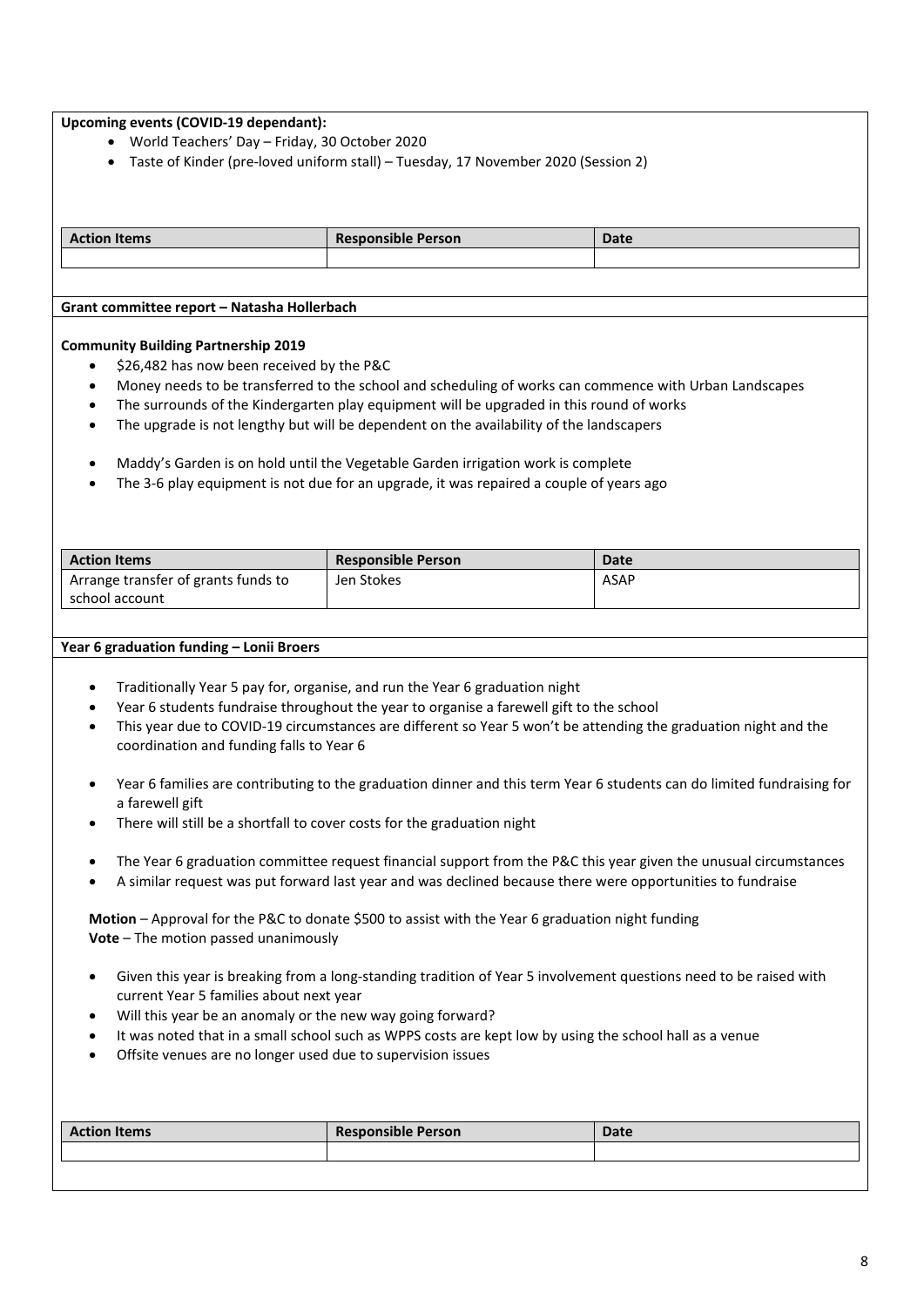#### **Colour Run fundraising – David Malorey**

- The methodology used for fundraising is being questioned
- Some families are not pleased with contributing in the manner available to them due to the percentage taken by the fundraising platforms
- Question is there another way to contribute without using the fundraising platforms provided?
- The school is aware that a small proportion of money raised will cover the fundraising organisation's administrative costs
- Bronwyn will look into the methodology further and provide information in the next school newsletter
- As the school has committed to running the event though the fundraising organisation it commits to using their methodology
- To avoid the fees the event would need to be hosted ourselves
- It was noted that recent communication with the P&C about the event launch was not visible
- It would have been good to have a coordinated approach with P&C events, i.e. Spellathon to maximise uptake of all events that aid the school
- A request was made for the school to provide transparency on the funding split between the nominated charities and school improvements prior to event day
- Bronwyn will include information in the next school newsletter

| <b>Action Items</b>                 | <b>Responsible Person</b> | <b>Date</b>                      |
|-------------------------------------|---------------------------|----------------------------------|
| Provide information about the       | Bronwyn Wilson            | For newsletter in Week 4, Term 4 |
| fundraising methodology used        |                           |                                  |
| Provide transparency on the funding | Bronwyn Wilson            | For newsletter in Week 4, Term 4 |
| split between charities and school  |                           |                                  |

#### **General business**

#### **Presentation Days – Tim Simpson**

- The school is investigating options to live stream presentation days so the school community can still be involved
- It has been suggested to run one K-6 Presentation Day to keep costs down
- This is possible as the presentation would be awards only, not performances
- The school will investigate recording the event too, however file size may make it harder to upload for later viewing
- The school is considering running the K-2 component in the first half and 3-6 component in the second half with a short intermission
- If a program were made available parents could select how much of the live stream they need/want to watch
- The Mystery Day Out is still scheduled to take place and the school is investigating COVIDSafe options

| <b>Action Items</b>                                             | <b>Responsible Person</b> | Date |
|-----------------------------------------------------------------|---------------------------|------|
|                                                                 |                           |      |
|                                                                 |                           |      |
| Close & next meeting                                            |                           |      |
| Meeting closed at 9:14 pm                                       |                           |      |
| Next General Meeting and AGM - Tuesday 1 December 2020, 7:30 pm |                           |      |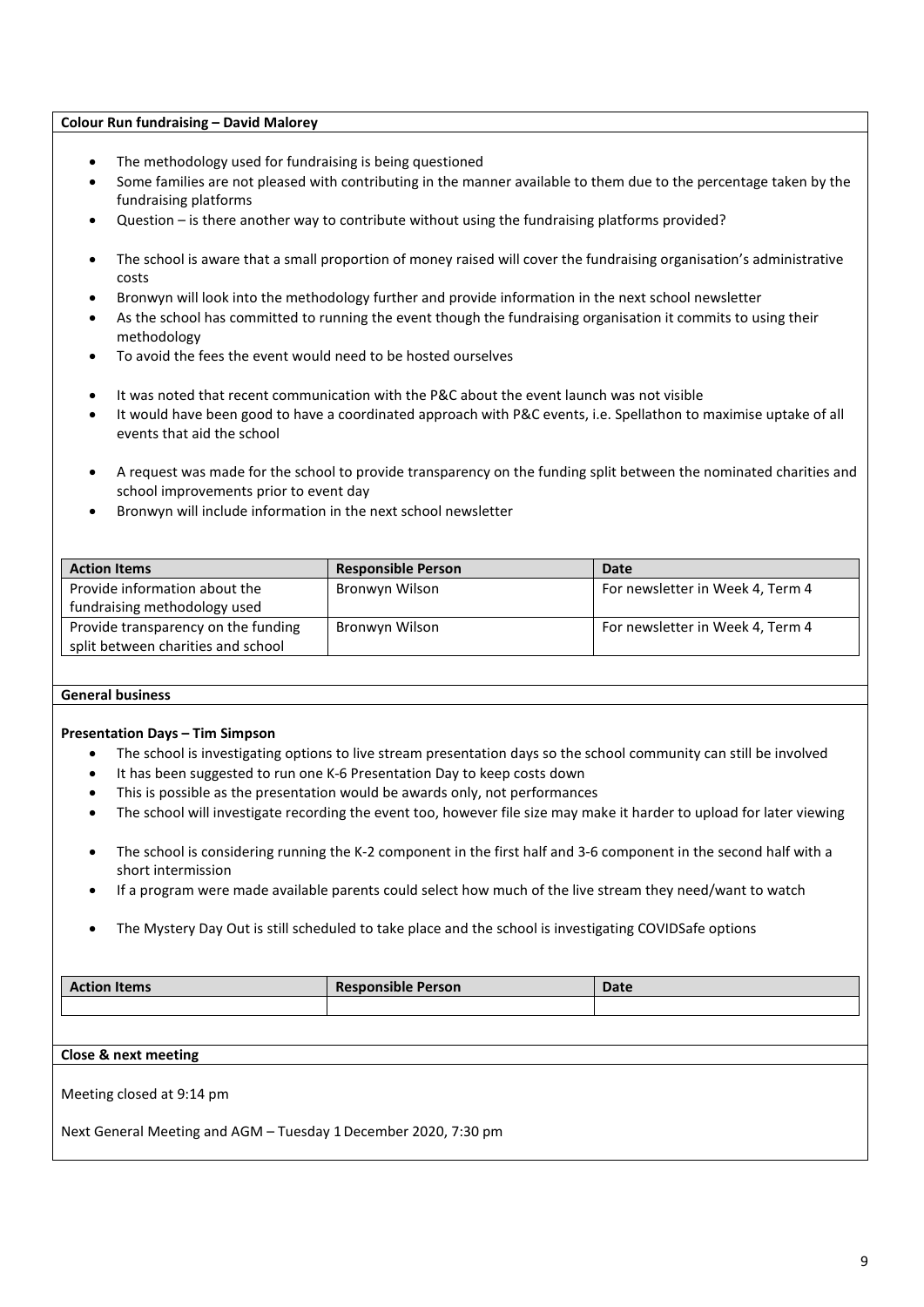## **P&C GENERAL MEETING – ACTION ITEMS (UPDATED 5 NOVEMBER 2020)**

|                                             | <b>Action Item</b>                                                                                 | <b>Responsible Person</b>           | <b>Status</b>                                                                                                                                                                                                                                    |
|---------------------------------------------|----------------------------------------------------------------------------------------------------|-------------------------------------|--------------------------------------------------------------------------------------------------------------------------------------------------------------------------------------------------------------------------------------------------|
| <b>26 October 2020</b>                      |                                                                                                    |                                     |                                                                                                                                                                                                                                                  |
| Principal's report                          | Explore options for new and pre-<br>loved uniform sales at Taste of<br>Kinder Orientation sessions | Bronwyn Wilson/ Vanessa<br>Thompson | <b>OUTSTANDING</b>                                                                                                                                                                                                                               |
|                                             | Investigate QR code sign in<br>option for external visitors to<br>school                           | <b>Tim Simpson</b>                  | <b>OUTSTANDING</b>                                                                                                                                                                                                                               |
| Canteen report                              | Request teachers to increase<br>supervision of canteen order<br>distribution in class              | Bronwyn Wilson                      | <b>OUTSTANDING</b>                                                                                                                                                                                                                               |
|                                             | Check School24 messaging<br>around lunch and recess ordering                                       | Wendela Flokstra-Mesker             | <b>OUTSTANDING</b>                                                                                                                                                                                                                               |
| <b>Grant committee report</b>               | Arrange transfer of grants funds<br>to school account                                              | Jen Stokes                          | <b>OUTSTANDING</b>                                                                                                                                                                                                                               |
| <b>Colour Run fundraising</b>               | Provide information about the<br>fundraising methodology used                                      | <b>Bronwyn Wilson</b>               | <b>IN PROGRESS</b><br>$28/10/2020 -$ Szapp update                                                                                                                                                                                                |
|                                             | Provide transparency on the<br>funding split between charities<br>and school                       | Bronwyn Wilson                      | <b>IN PROGRESS</b><br>$28/10/2020 -$ Szapp update                                                                                                                                                                                                |
| <b>17 August 2020</b>                       |                                                                                                    |                                     |                                                                                                                                                                                                                                                  |
| <b>School Improvement Plan</b><br>2021-2024 | Share link to school improvement<br>plan information on SZapp                                      | Dominic Benedet                     | <b>COMPLETED</b><br>20/08/2020 - Szapp                                                                                                                                                                                                           |
| <b>OOSC report</b>                          | Review and update<br>allergy/anaphylaxis information<br>in the canteen                             | Wendela Flokstra-Mesker             | <b>COMPLETED</b>                                                                                                                                                                                                                                 |
| <b>Grant committee report</b>               | Follow up quote with Urban<br>Landscapes                                                           | Bronwyn Wilson                      | <b>COMPLETED</b>                                                                                                                                                                                                                                 |
| <b>Kiss and Drop</b>                        | <b>Contact council and RMS</b><br>regarding Kiss and Drop safety<br>improvements                   | Tamara Leo                          | <b>IN PROGRESS</b><br>16/09/2020 - contacted council<br>$21/10/2020$ - feedback<br>provided by council after 2 site<br>visits; further recommendations<br>to follow                                                                              |
|                                             | Update staff on safety rules and<br>issues at next staff meeting                                   | Bronwyn Wilson                      | COMPLETED<br>18/08/2020 - staff meeting                                                                                                                                                                                                          |
|                                             | Send SZapp message to school<br>community about safety rules<br>and issues                         | <b>Bronwyn Wilson</b>               | <b>COMPLETED</b><br>18/08/2020 - Szapp                                                                                                                                                                                                           |
| <b>15 June 2020</b>                         |                                                                                                    |                                     |                                                                                                                                                                                                                                                  |
| Principal's report                          | Organise a Tea and Tissues 2021<br>host                                                            | <b>P&amp;C Executive</b>            | <b>ON HOLD</b><br>$17/08/2020$ – checking with<br>current Kindergarten families<br>however event may not go<br>ahead due to COVID-19<br>$26/10/2020$ – this offsite event<br>may be able to go head<br>depending on NSW COVID-19<br>restrictions |
| 17 February 2020                            |                                                                                                    |                                     |                                                                                                                                                                                                                                                  |
| Canteen report                              | Arrange survey for changes to<br>canteen opening days                                              | Vanessa Thompson                    | <b>ON HOLD</b><br>15/06/2020 - due to COVID-19<br>canteen opening have been<br>modified and will be reviewed<br>in Term 3                                                                                                                        |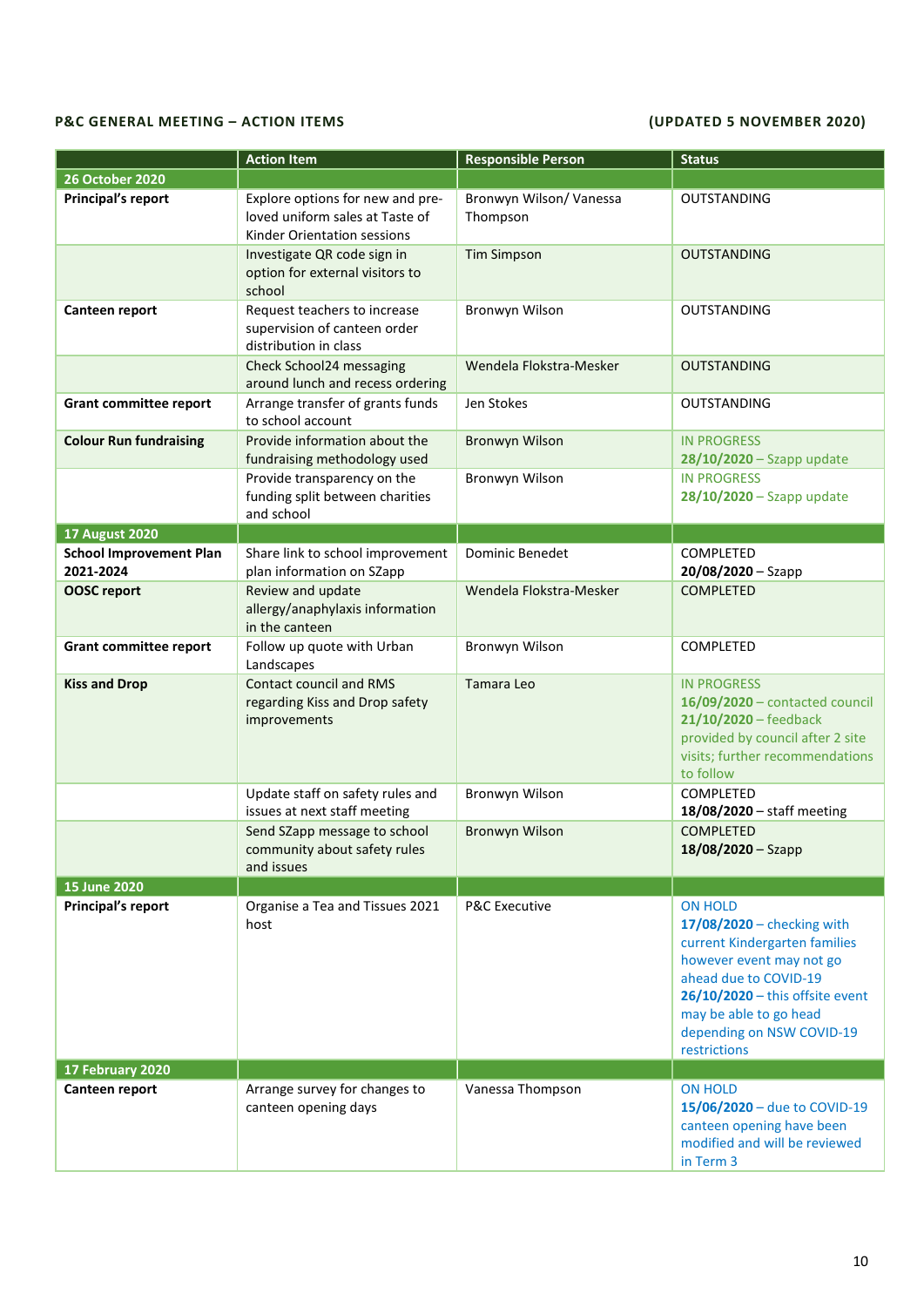|                        |                                                                         |                                                | $17/08/2020$ – remains on hold<br>in Term 3 due to COVID-19                                                                                                                                                                                                                                                                                                                                                                                                                                                                                                                                                               |
|------------------------|-------------------------------------------------------------------------|------------------------------------------------|---------------------------------------------------------------------------------------------------------------------------------------------------------------------------------------------------------------------------------------------------------------------------------------------------------------------------------------------------------------------------------------------------------------------------------------------------------------------------------------------------------------------------------------------------------------------------------------------------------------------------|
|                        | Arrange H&S course for Nada                                             | Wendela Flokstra-Mesker                        | <b>IN PROGRESS</b><br>15/06/2020 - due to COVID-19<br>only online courses are available<br>and a face-to-face is preferred                                                                                                                                                                                                                                                                                                                                                                                                                                                                                                |
|                        | Investigate esky options for milk<br>deliveries                         | Wendela Flokstra-Mesker                        | <b>ON HOLD</b><br>15/06/2020 - due to COVID-19<br>and winter temperatures there<br>is no immediate need                                                                                                                                                                                                                                                                                                                                                                                                                                                                                                                   |
| 2 December 2019        |                                                                         |                                                |                                                                                                                                                                                                                                                                                                                                                                                                                                                                                                                                                                                                                           |
| OOSC report            | Invite OOSC staff to the next<br>school WHS meeting                     | Bronwyn Wilson                                 | <b>ON HOLD</b><br>$17/02/2020$ - an invite will be<br>sent to the Term 1 meeting held<br>towards the end of term<br>15/06/2020 - due to COVID-19<br>meetings were on hold<br>17/08/2020 - remains on hold<br>in Term 3 due to COVID-19                                                                                                                                                                                                                                                                                                                                                                                    |
| <b>5 August 2019</b>   |                                                                         |                                                |                                                                                                                                                                                                                                                                                                                                                                                                                                                                                                                                                                                                                           |
| Canteen report         | Explore option to use Year 6<br>students for 'sauce station'            | Wendela Flokstra-Mesker                        | <b>ON HOLD</b><br>09/09/2019 - will move<br>investigation to Term 4<br>02/12/2019 - will investigate in<br>2020<br>$17/08/2020 -$ on hold due to<br>COVID-19                                                                                                                                                                                                                                                                                                                                                                                                                                                              |
|                        | Review use of plastic spoons and<br>forks, respond to student letter    | Wendela Flokstra-Mesker/<br><b>Emma Smales</b> | <b>ON HOLD</b><br>$09/09/2019$ – positive feedback<br>for students to supply their own<br>cutlery, continue review in Term<br>4<br>28/10/2019 - trial of BYO<br>cutlery to be rolled out mid<br>Term 4<br>02/12/2019 - cutlery trial<br>delayed to 2020<br>17/02/2020 - students will be<br>encouraged to bring their own<br>cutlery via School24, sustainable<br>options are still being explored<br>15/06/2020 - due to COVID-19<br>the BYO initiative has been put<br>on hold for Term 2<br>17/08/2020 - remains on hold<br>for Term 3 due to COVID-19<br>$26/10/2020$ – remains on hold<br>for Term 4 due to COVID-19 |
| 24 June 2019           |                                                                         |                                                |                                                                                                                                                                                                                                                                                                                                                                                                                                                                                                                                                                                                                           |
| P&C shipping container | Explore repair/replacement<br>options for the P&C shipping<br>container | <b>P&amp;C Executive</b>                       | <b>IN PROGRESS</b><br>05/08/2019 - waiting on quotes<br>for replacement<br>$09/09/2019$ – one quote<br>received and awaiting more<br>quotes; P&C funds not available<br>so alternative funding will be<br>explored                                                                                                                                                                                                                                                                                                                                                                                                        |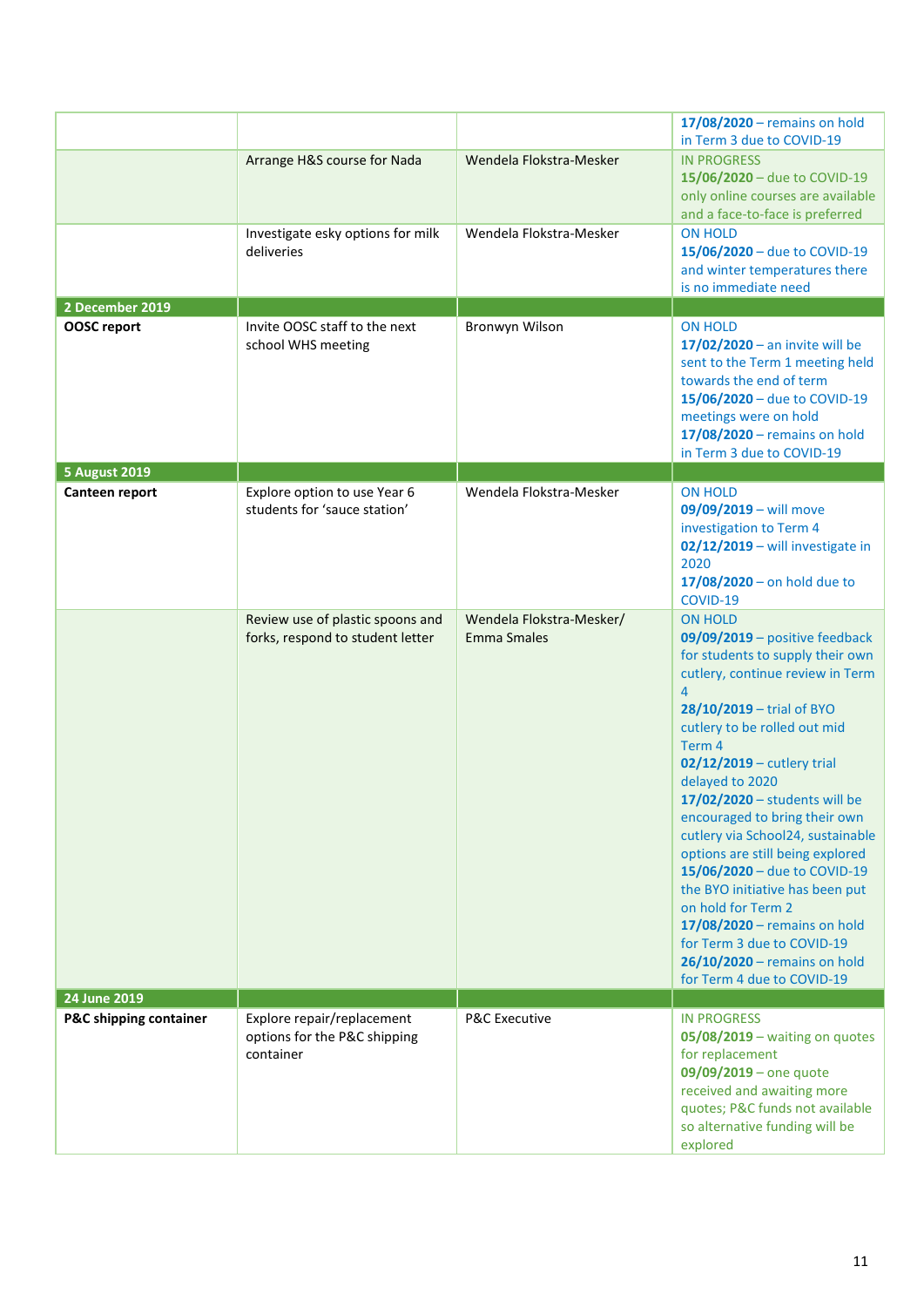|                       |                            |                | $02/12/2019$ – second quote not<br>forthcoming; will continue to<br>investigate in 2020<br>$26/10/2020$ – propose new<br>storage shed like OOSC have<br>installed, vote to purchase<br>passed, location needs to be<br>finalised                                                                                                                                                                                                                                                                                                                                                                                                                                                                                                                                                                                                                                                                                                                                                                                                                                                                                                                                                                                                                                                                                                                                                                                                                     |
|-----------------------|----------------------------|----------------|------------------------------------------------------------------------------------------------------------------------------------------------------------------------------------------------------------------------------------------------------------------------------------------------------------------------------------------------------------------------------------------------------------------------------------------------------------------------------------------------------------------------------------------------------------------------------------------------------------------------------------------------------------------------------------------------------------------------------------------------------------------------------------------------------------------------------------------------------------------------------------------------------------------------------------------------------------------------------------------------------------------------------------------------------------------------------------------------------------------------------------------------------------------------------------------------------------------------------------------------------------------------------------------------------------------------------------------------------------------------------------------------------------------------------------------------------|
| 11 February 2019      |                            |                |                                                                                                                                                                                                                                                                                                                                                                                                                                                                                                                                                                                                                                                                                                                                                                                                                                                                                                                                                                                                                                                                                                                                                                                                                                                                                                                                                                                                                                                      |
| <b>Uniform Survey</b> | Re-do girls uniform survey | Bronwyn Wilson | <b>IN PROGRESS</b><br>$25/03/2019$ – consulted with<br>Simone Roberts, awaiting her<br>assessment to improve follow<br>up survey<br>$13/05/2019 - a$ follow-up<br>survey is required for girls<br>summer uniform; girls winter<br>trouser samples are being<br>sourced to review<br>24/06/2019 - Girls winter<br>trouser samples from Excel<br>Uniform samples weren't<br>suitable, Marks & Spencer<br>samples are being sourced<br>05/08/2019 - Marks & Spencer<br>samples are suitable, office to<br>organise models and next steps<br>to be discussed by Bronwyn &<br>Vanessa; girls summer uniform<br>survey on hold while Bronwyn<br>on leave<br>09/09/2019 - photos of girls<br>winter trouser models provided<br>by office, Vanessa to arrange<br>new girls summer uniform<br>survey and will include photos,<br>girls winter tie option, blazer<br>option<br>28/10/2019 - new survey<br>compiled and awaiting<br>Bronwyn's approval, Vanessa<br>and Bronwyn to meet<br>29/10/2019, 3 year<br>implementation timeframe<br>needs to be highlighted, P&C<br>aim for 2020 outcome<br>$02/12/2019$ - the survey didn't<br>go out in the last newsletter so<br>assured it will be in the next one<br>06/12/2019<br>$17/02/2020 -$ survey was<br>included in newsletter<br>06/12/2019; results to be<br>published in the next newsletter<br>21/02/2020; options have been<br>narrowed down and final<br>approval by school community<br>is required |